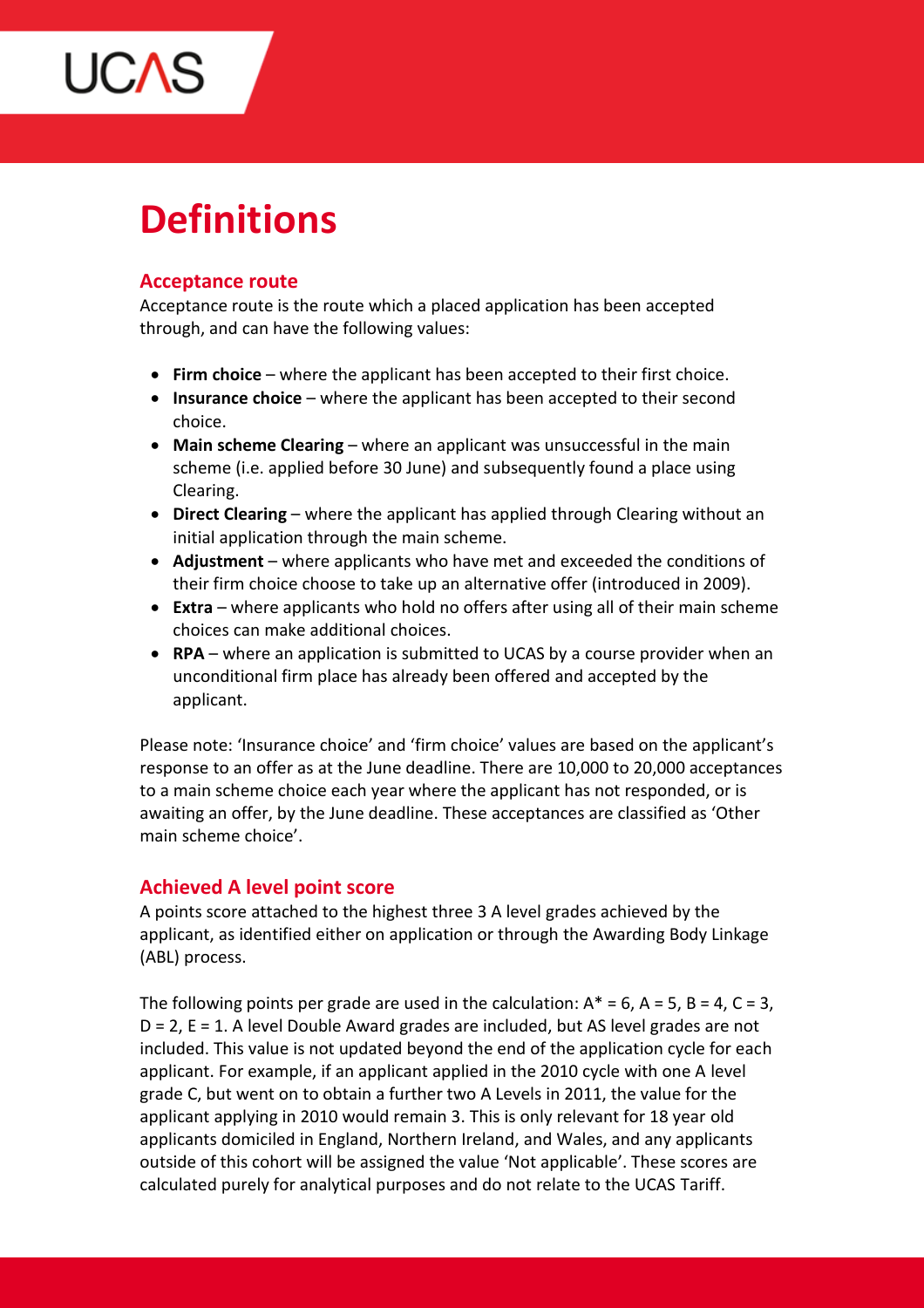## **Age band**

Derived from date of birth declared by the applicant, age is aligned with the cut-off points for school/college cohorts in the different administrations of the UK. For England and Wales, ages are defined on 31 August, for Northern Ireland on 1 July, and for Scotland on 28 February the following year. Defining ages in this way matches the assignment of children to school cohorts. For applicants outside of the UK, the cohort cut-off for England and Wales has been used. Age is then grouped into 17 and under, 18, 19, 20, and 21 and over.

Please note, if the derived age is outside of the range 11-100, it is set to 18 by default.

# **Age (individual)**

Derived from date of birth declared by the applicant, age is aligned with the cut-off points for school/college cohorts in the different administrations of the UK. For England and Wales, ages are defined on 31 August, for Northern Ireland on 1 July, and for Scotland on 28 February the following year. Defining ages in this way matches the assignment of children to school cohorts. For applicants outside of the UK, the cohort cut-off for England and Wales has been used. Values are displayed for each age between 18 and 64.

Please note, if the derived age is outside of the range 11-100, it is set to 18 by default.

# **Applicant domicile (UK/EU/not EU)**

An applicant's area of permanent residence summarised at a high level. This variable is derived from domicile as declared by the applicant and does not guarantee fee status. It is split by the following values: UK, EU (excluding UK), and not EU.

Please note: The Channel Islands and the Isle of Man have been assigned as 'not EU'.

#### **Applicant domicile (high level)**

Applicant's area of permanent residence summarised at a high level, individual UK country. This variable is derived from domicile as declared by the applicant and does not guarantee fee status.

See the additional technical notes at www.ucas.com for coverage and trends for Scotland.

#### **Applicant domicile (low level – overseas country focus)**

An applicant's area of permanent residence, which broadly relates to country. The domicile is declared by the applicant by selecting from a list of available domiciles during the application process. In the interest of keeping a consistent time series, the most recent label for each domicile is displayed across the time series, regardless of the domicile displayed to the applicant at the time of the application. For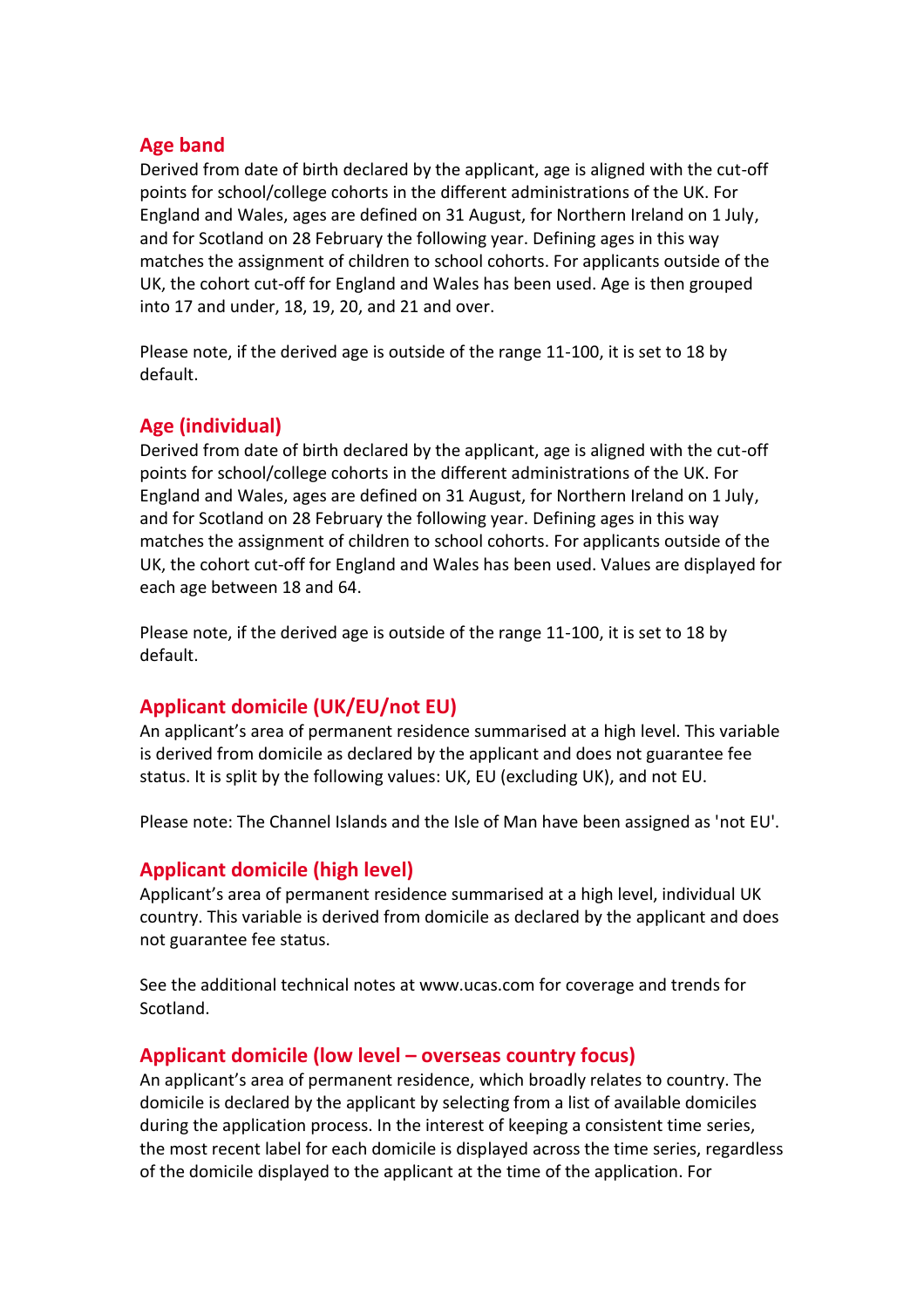example, in the 2009 application cycle, the label 'Virgin Islands (British)' changed to 'British Virgin Islands', however the report will display 'British Virgin Islands' across every application cycle going back to 2004.

Please note: The Channel Islands and the Isle of Man are displayed as separate values, rather than being part of 'United Kingdom'.

# **Applicant domicile (region)**

Applicant's area of permanent residence as region within the UK. Reported as 'North East', 'Yorkshire and The Humber', 'North West', 'East Midlands', 'West Midlands', 'East of England', 'London', 'South East', 'South West', 'Wales', 'Scotland', 'Northern Ireland', 'Unknown'.

See the additional technical notes at www.ucas.com for coverage and trends for Scotland.

# **Apply Centre Type**

The type of the school or centre through which the application was submitted, giving an indication of the type of educational establishment attended by the applicant. If an applicant is not applying through a school or centre then the Apply Centre Type will be set to 'Other'. In the interest of keeping a consistent time-series, the most recent school or centre type for each school code held by UCAS is displayed across the time series, regardless of the school or centre type at the time of the application. For example, academies were introduced in 2012. Therefore any schools that were formerly 'Grammar' (or any other type) and changed to an academy in 2012 will be displayed as 'Academy' across every application cycle going back to 2007. Please note: Each school or centre can take only one value for their apply centre type, so numbers are not reported twice if the centre is both an academy and sixth form college, for example. This value is usually assigned by the school or centre themselves.

# **Deadline**

The deadline by which applications are required at certain points in the cycle. Reports by deadline give cumulative totals across the 15 October deadline, 15 January deadline, 24 March deadline, and 30 June deadline.

Acceptances by deadline reflect the number of applicants who applied by that deadline and were accepted by the end of the cycle.

# **Deferred status**

This indicates if an application is deferred. Most applications are into the academic year that starts immediately at the end of the cycle, for example into the 2013/14 academic year from the 2013 application cycle. Applications can also be deferred for entry into the following academic year, for example into the academic 2014/15 year from the 2013 cycle. These are called deferred applications.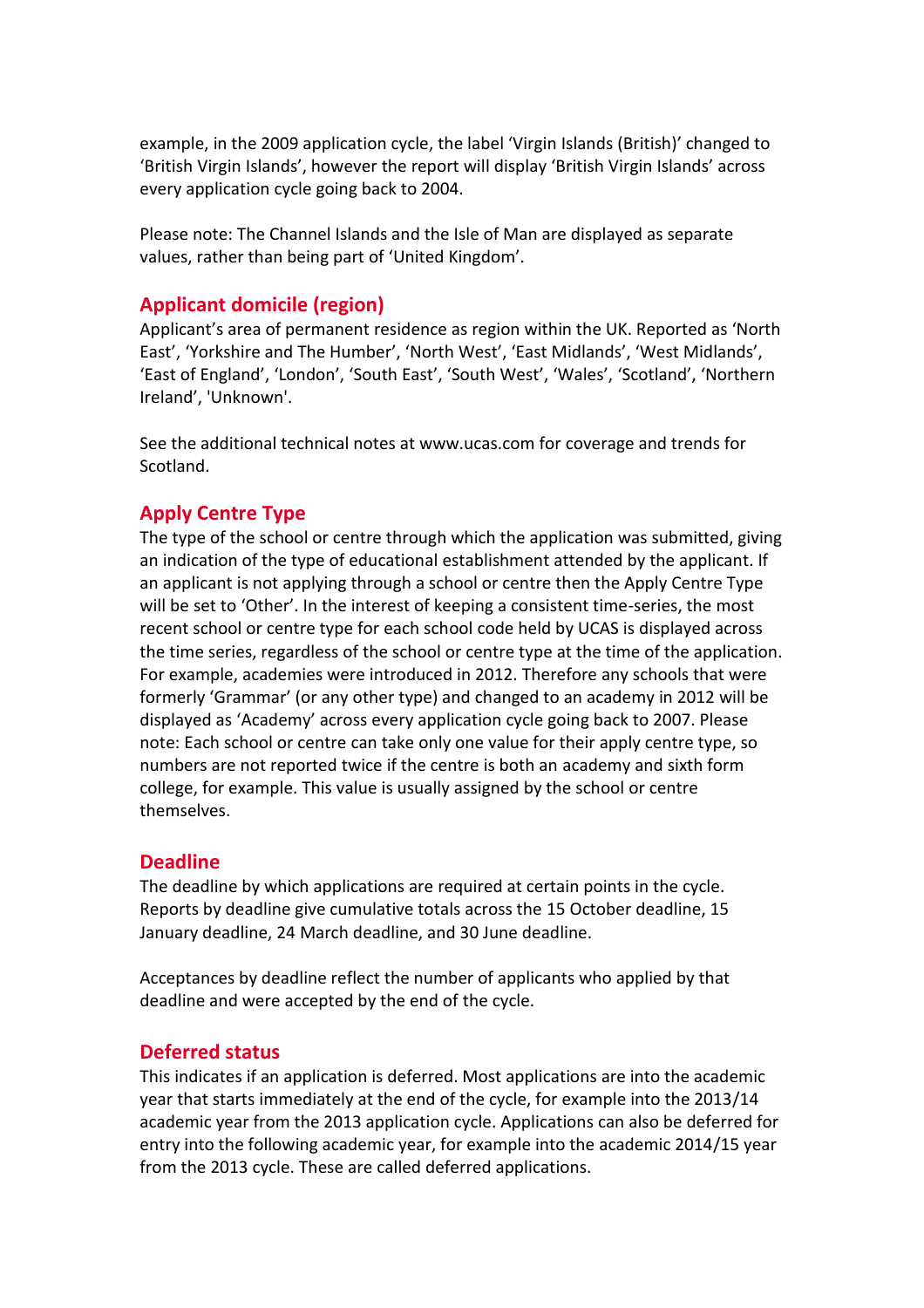# **Disability indicator**

This indicates whether the applicant has declared a disability on the application by selecting from a list of available options. These options include, but are not restricted to, learning difficulties, serious visual or hearing impairment, physical impairment, mental health conditions, and long standing illness.

# **Ethnic group (summary level)**

High level grouping of ethnic origin as declared by the applicant: 'Asian', 'Black', 'Mixed', 'White', 'Other', 'Unknown'.

Please note: Ethnic origin is captured for UK domiciled applicants only, therefore all non UK domiciled applicants are assigned as 'Not Applicable'.

# **Ethnic group (detailed level)**

Low level grouping of ethnic origin as declared by the applicant: 'Asian - Bangladeshi', 'Asian - Chinese', 'Asian - Indian', 'Asian - Other Asian background', 'Asian - Pakistani', 'Black - African', 'Black - Caribbean', 'Black - Other Black background', 'Mixed - Other mixed background', 'Mixed - White and Asian', 'Mixed - White and Black African', 'Mixed - White and Black Caribbean', 'White', 'Other', 'Unknown'.

Please note: Ethnic origin is captured for UK domiciled applicants only, therefore all non UK domiciled applicants are assigned as 'Not Applicable'.

# **Holds A level qualification**

This indicates if an applicant has achieved an A level or A level Double Award qualification (at least one) as identified either on their application or through the Awarding Body Linkage process.

Please note: This flag is not updated beyond the end of the application cycle for each applicant. For example, if an applicant applied in the 2008 cycle without achieving an A level, but went on to obtain this qualification in 2009, the value for the applicant applying in 2008 would remain 'A level qualification not identified'.

# **Holds BTEC qualification**

This indicates if an applicant has achieved a BTEC qualification (at least one) as identified either on their application or through the Awarding Body Linkage process. This applies to the following qualifications in the NQF framework: NQF National Awards, NQF National Certificate, NQF National Diploma, and NQF Subsidiary Certificates, and the following qualifications in the QCF framework: QCF Subsidiary Diplomas, QCF Diploma, QCF Extended Diploma, and QCF 90 Credit Diplomas.

Please note: This flag is not updated beyond the end of the application cycle for each applicant. For example, if an applicant applied in the 2008 cycle without achieving a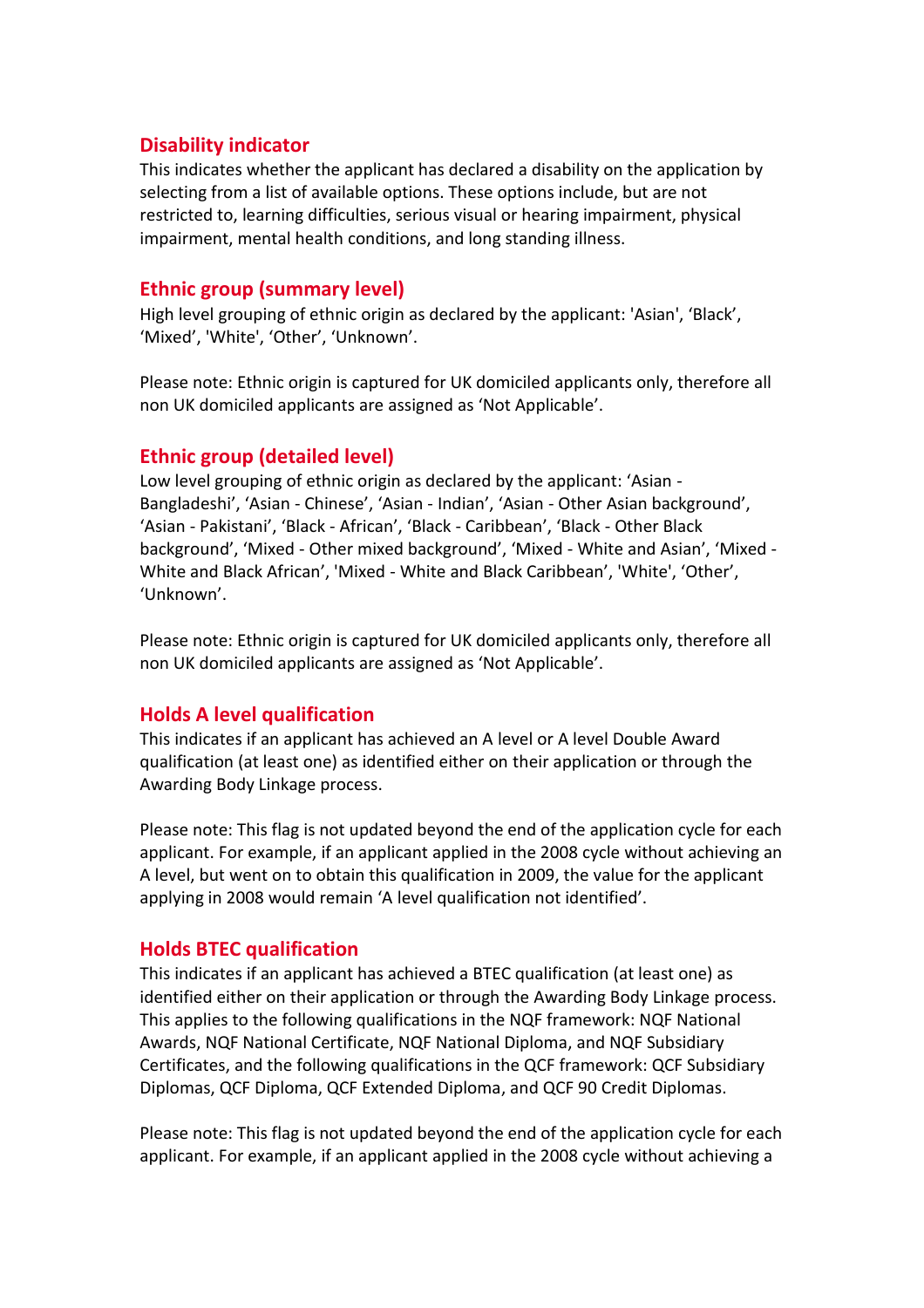BTEC, but went on to obtain this qualification in 2009, the value for the applicant applying in 2008 would remain 'BTEC qualification not identified'.

#### **Holds SQA qualification**

This indicates if an applicant has achieved an SQA Higher or Advanced Higher qualification (at least one) as identified either on their application or through the Awarding Body Linkage process.

Please note: This flag is not updated beyond the end of the application cycle for each applicant. For example, if an applicant applied in the 2008 cycle without achieving an SQA, but went on to obtain this qualification in 2009, the value for the applicant applying in 2008 would remain 'SQA qualification not identified'.

#### **Number of choices**

The number of main scheme choices made to UK providers by each applicant.

Please note: Until 2008, an applicant could make six main scheme choices. This was reduced to five main scheme choices in subsequent years. Until 2010, this contains Route B choices, which were referred out sequentially. Therefore, applicants may have Route B choices that would not have been referred out, but would still be counted.

# **POLAR3 quintile**

Developed by HEFCE, POLAR3 classifies small areas across the UK into five groups according to their level of young participation in higher education. Each of these groups represents around 20 per cent of young people and is ranked from quintile 1 (areas with the lowest young participation rates, considered as the most disadvantaged) to quintile 5 (highest young participation rates, considered most advantaged). POLAR3 is based on the participation rates of young people between 2005 and 2009 who entered higher education between 2005/06 and 2010/11, therefore is most suitable for applicants aged 19 and under. These groups are assigned using the postcode declared by the applicant at the time of their application. If a UK postcode is invalid, considered unsafe for measurement, or there is no link to Census geography possible, then the applicant is classified as 'Not assigned'.

#### **Predicted A level points score**

A score attached to the predicted A level grade profile declared by the applicant on the application. The highest 3 grades are considered only, adding up the following points per grade:  $A^* = 6$ ,  $A = 5$ ,  $B = 4$ ,  $C = 3$ ,  $D = 2$ ,  $E = 1$ . AS Levels are not included. This variable is currently only available for 18 year-old applicants domiciled in England, Northern Ireland and Wales, any applicants outside of this cohort will be assigned the value 'Not applicable'. These scores are calculated purely for analytical purposes and do not relate to the UCAS tariff.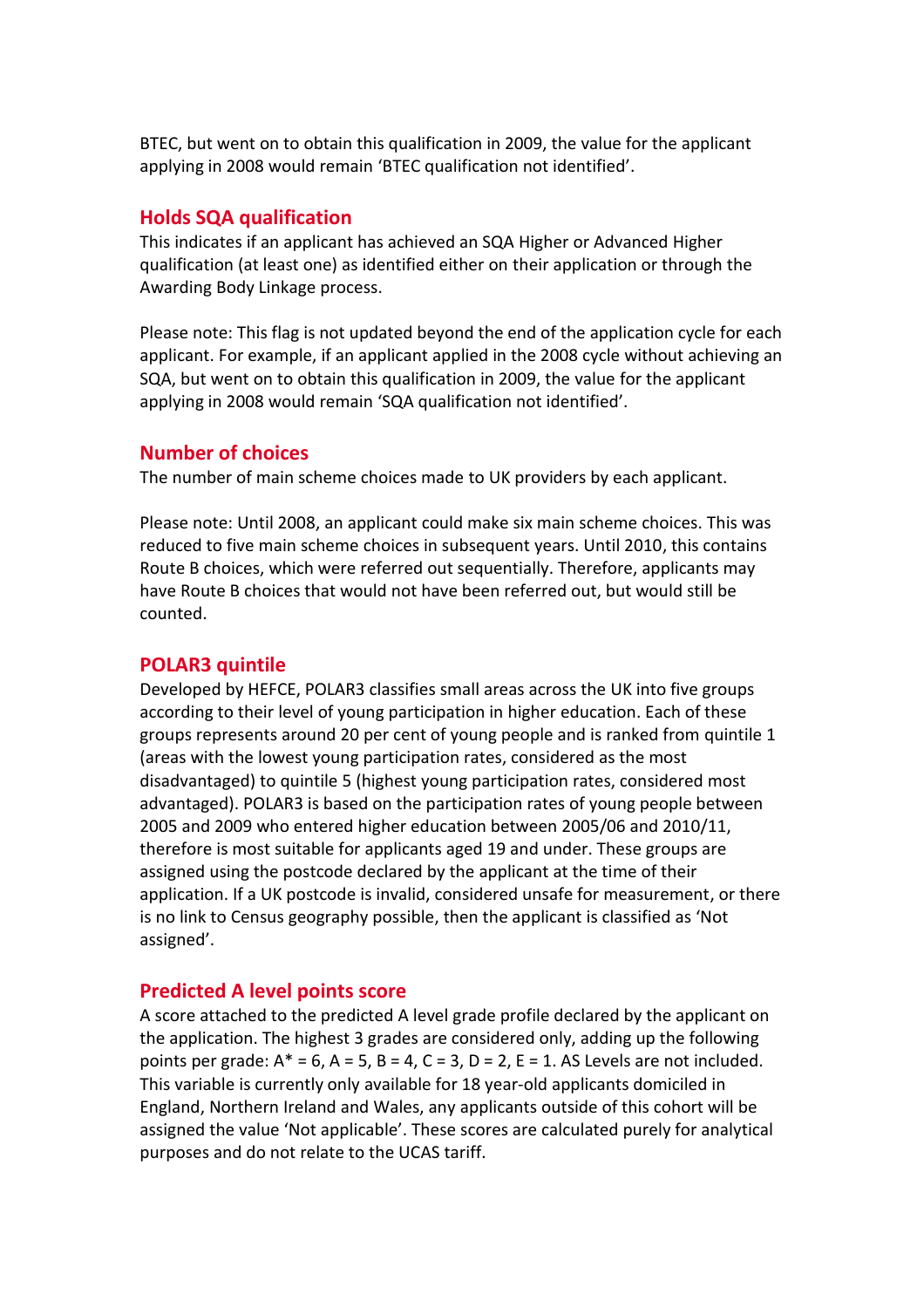# **Provider country**

Where the provider is located within the UK. See the additional technical notes for coverage and trends for Scotland.

#### **Sex**

Sex as declared by the applicant.

## **SIMD quintile**

Scottish index of multiple deprivation (SIMD) for 2016 identifies small area concentrations of multiple deprivation across all of Scotland, providing a relative measure of deprivation amongst 6505 small areas (data zones) based on 7 socioeconomic domains. These small areas are classified into five groups ranked from Quintile 1 (considered the most deprived) to Quintile 5 (considered least deprived), with equal populations in each quintile. Quintiles are assigned using the postcode declared by the applicant, applicants declaring invalid postcodes are classified as 'Not assigned'. Please note: SIMD is only relevant for applicants domiciled in Scotland, therefore any applicants outside of this cohort are classified as 'Not applicable'.

## **Subject group (summary level)**

This classifies courses into a summary level of 26 subjects. Each course is assigned up to three valid JACS3 subject codes (e.g. G100 – Mathematics) and a course balance indicator by UCAS, which are available for review by the provider. The course is assigned a subject based on these JACS3 subject codes and balance indicator, which largely correlates to the first two characters of the subject codes. Where there are more than one JACS3 subject codes for a given course, and the balance indicator is dual or triple, the first two characters of each subject code are reported in combination to a relevant category (e.g. course with dual balance indicator with JACS3 subject codes B940 = Counselling and C843 = Counselling psychology is assigned the subject 'Y Combined sciences').

Please note: Between 2007 and 2011, the subject codes assigned to each course were from the JACS2.0 classification, therefore JACS3 versions of the subject categories have been approximated for 2007 to 2011 to allow a consistent time series.

## **Subject group (detailed level)**

Classifies courses into a detailed level of 215 subjects. Each course is assigned up to three valid JACS3 subject codes (e.g. G100 – Mathematics) and a course balance indicator by UCAS, which are available for review by the provider. The course is assigned a subject based on these JACS3 subject codes and balance indicator, which largely correlates to the first two characters of the subject codes. Where there are more than one JACS3 subject codes for a given course, and the balance indicator is dual or triple, the first two characters of each subject code are reported in combination to a relevant category (e.g. course with dual balance indicator with